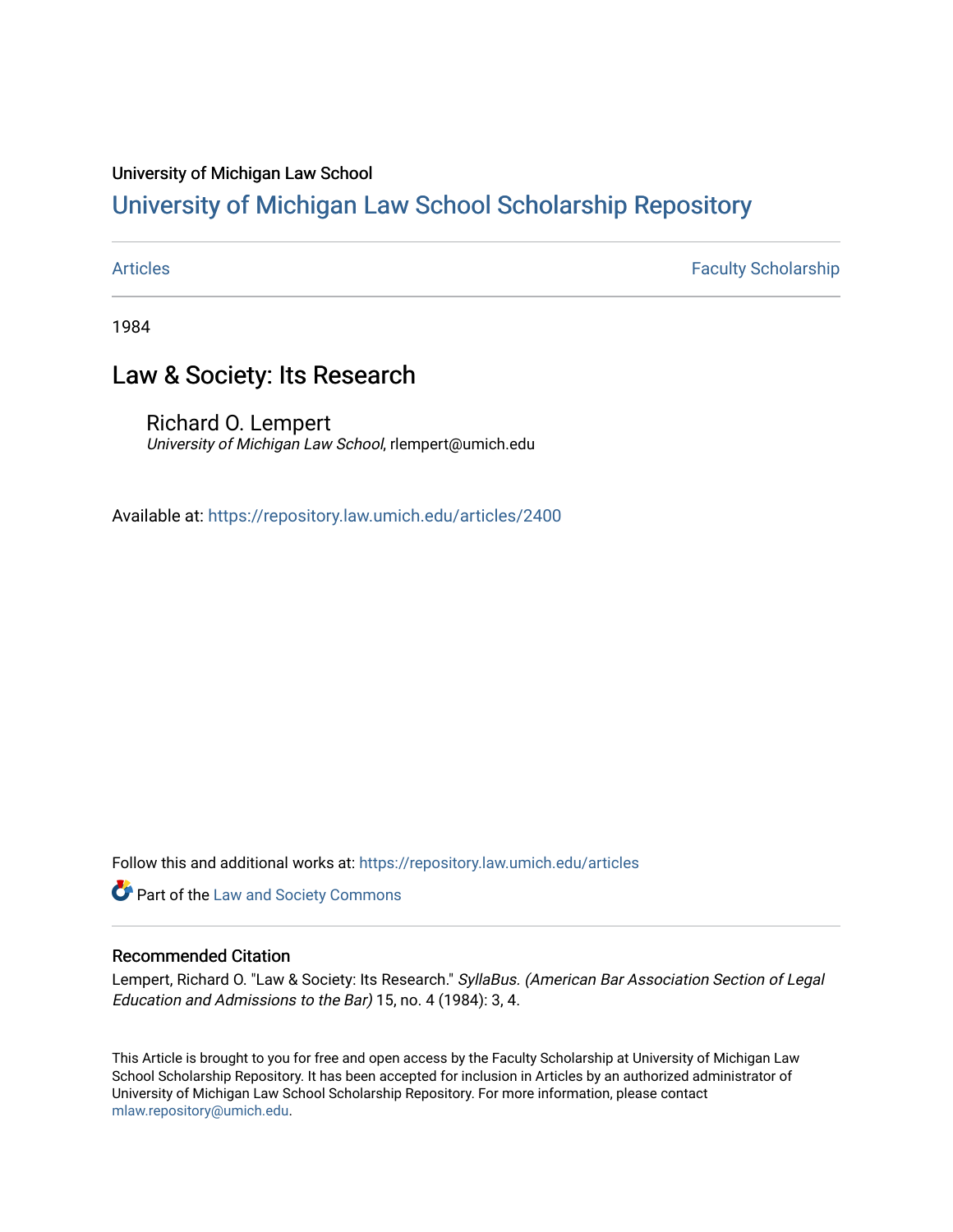# aw&Society, Law&Societ

## Its Research



By *Richard* 0. lempert

Writing in 1968 on research in the then infant discipline of law and social science, Harry Kalven noted with some pride the growing body of<br>book-length work in the area.<sup>1</sup> While the "relevant" bookshelf in Kalven's office was "still well under five feet," there had for Kalven "been nothing like [these books] previously, and their existence mark[ed] a major change in the relationship of law and science."<sup>2</sup> Today, when I look around my office, l see 11 relevant bookshelves, which is only a small fraction of what has been produced.

Sparked by private foundations like the Russell Sage Foundation and most notably by the Law and Social Science Program of the National Science Foundation, law and social science research has blossomed during the past 15 years. With it has come a marked increase in our knowledge of how legal systems do and have operated as well as a deepening appreciation of the many things we don't know but should find out. Studies like Macaulay's seminal work on non-contractual relations among businessmen<sup>3</sup> or Galanter's analysis of "Why the 'Haves' Come Out Ahead"' in litigation are regularly cited in "traditional" legal scholarship and have begun to enter law school casebooks.

From my perspective as editor of the *Law* & *Society Review,* there is every reason to think that the future of law and social science research will be like the recent past; only more so. More quality work will be published, and it is likely to have a greater impact.

Perhaps the most salient feature of the best work in law and social science which is typified by work that is submitted to the Law & Society Review is its variety. For example, among the afticles in the most recent issue of the *Review* are a field study of how drug dealers respond to threatened sanctions, a game theory model of regulatory **law**  enforcement, a simulation study of Dutch judges deciding simple civil cases, and theoretical discussions of the **idea** of **legal** evolution and the form of law in the modern state.'

Future issues will include an<br>investigation into the declining 1 investigation into the declining incidence of debt cases in the courts, a study of legal relations in a changing rural community, a look at "commitment bargaining" in a state mental hospital, and an analysis of factors that influence the decision to call the police when there is ongoing spouse abuse.

Amid this diversity there are, of course, some topics ihat evoke particularly widespread attention. Deterrence and dispute settlement have been two such "hot" topics, and, if l may venture a prediction on

*Continued* on *page 4* 

### THE LAW & SOCIETY MOVEMENT

### Its Research: Lampert

*Continued from page 3*  the basis of what I see, work on administrative regulation and the regulatory state is about to join them. This will be a welcome development, for research on regulation goes to the very core of the law and social science enterprise, which is to understand how law is shaped by, and in turn shapes, society.

It is also welcome because as more scholars bring to bear the multidisciplinary perspective and methodologies that characterize law and social science, we can expect not only a new and more sophisticated understanding of regulatory processes, but also important ramifications for the teaching and practice of the various forms of administrative law.

Obviously, research in law and social science has come a long way from Kalven's "well under five feet" bookshelf of just 16 years ago. It is no accident. Those agencies, foundations, and law schools that nurtured research in this area now see and enjoy real payoffs. So long as people are interested in understanding the place of law in society, research in law and social science should continue to flourish

Harry J. Kalven. Jr., "The Quest for the Middle Range: Empirical Inquiry and Legal<br>Policy," in Geoffrey C. Hazard. Jr. (ed.), Law<br>in a Changing America (Englewood Cliffs:<br>in a Changing America (Englewood Cliffs:

ild,, at p, 57.

-'Stewart Macaulay. *'-Non-Contrachial*  Relations in Business: *A* Preliminary Study," 28 *American Sociological Review* 55 (1963). **<sup>4</sup>**Marc Gafa,nter, *"Why* the 'Haves' Come Out

"The Law & Society Review is published by the Law and Society Association. The<br>Association welcomes lawyers and law<br>professors as members For information on<br>how to join the As-ociation and receive the<br>Review, write to Dr. Joyce Sterling, Executive<br>Director, Law an

Richard O. Lempert is professor of law at *University of* \1icbigan *Law School.*